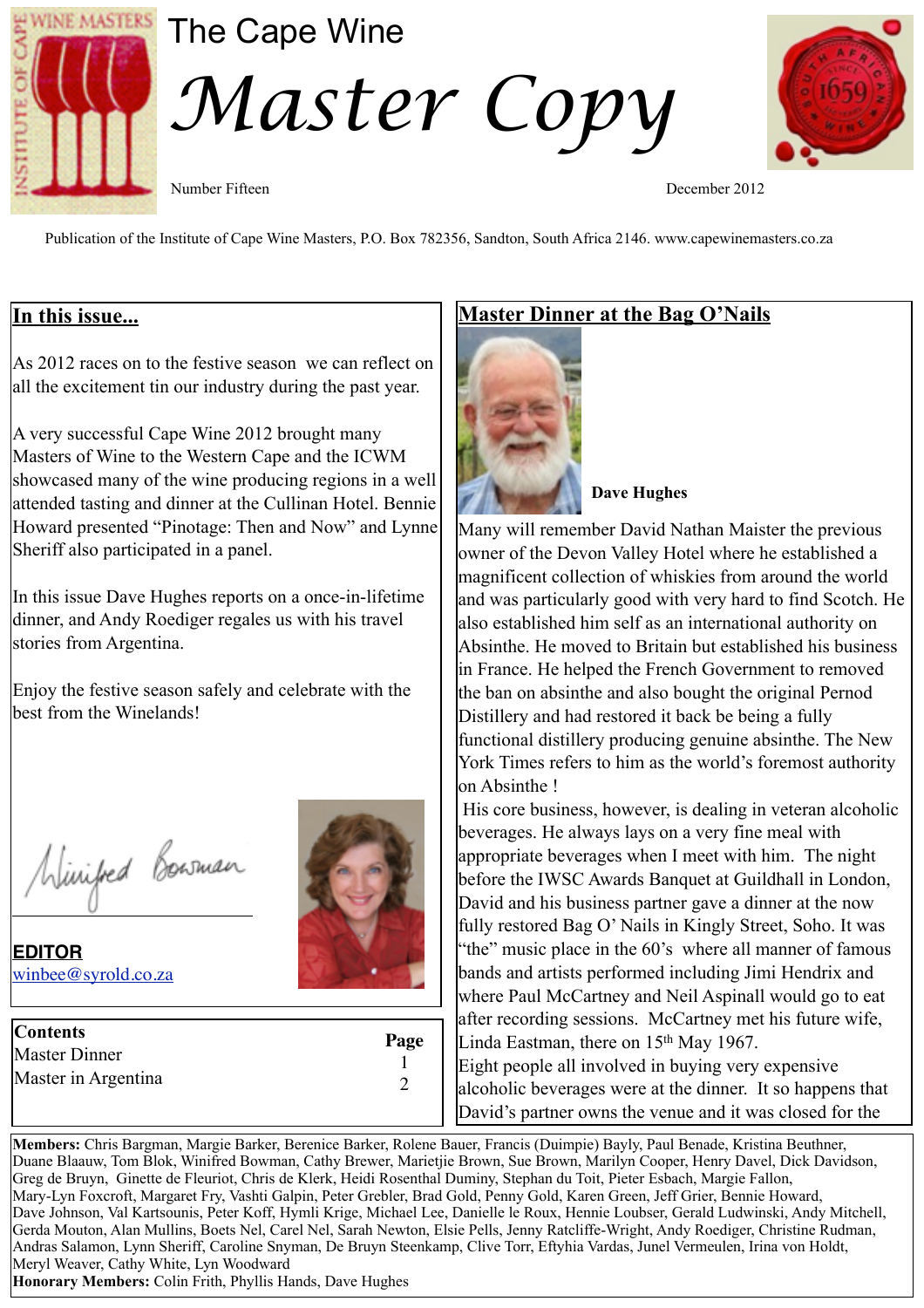night to accommodate the dinner party ! An Italian dinner was served and magnificent dish after dish appeared before the guests.

The opening wine while everyone congregated was Dom Perignon 1985.

Then a Chateau Montrose 1888. Imperial Tokai 1917. 1830 Malmsey. Moyet Cognac 1813. MacCullan 1897. In between were various vintages of Amarone from various producers!! Below are some of my memorable tasting notes:

#### **CHATEAU MONTROSE 1888**

Remarkable colour. Still has a youthful brightness at the core with healthy glow radiating to light brick rim. Immediate impression on the nose was of a faultless wine. Fragrance of dark rose with ripe, strawberry jam backing. Soft and full in the mouth with absolute velvet flow and great depth of texture. Ever developing nose and flavours. Hints of tea and cedar on the nose with gentle nudge of chocolate. Rich spice develops with some time in the glass while the deep rose fragrance is continually in the background.

Amazing condition for a wine of that age.

## **TOKAY 1917**

Bright amber core with deep yellow rim. Incredibly complex nose. Hints of cramelised apple, sultanas, treacle and raisins. All carries through to the mouth. Genteel flow across the palate leaving a deeply imbedded character that follows the nose with addition of dark berries, spice and touch of truffle. All highlighted by keen acidic tingle and edged by richness rather than sweetness. After taste continues forever.

## **MALMSEY 1830**

Amber, glowing, gold with green tinged edge. Deep concentration on the nose with curious combination of dried citrus peel. Lime, lemon and mandarin. Backed by dried spice with hints of ginger, anise and vanilla. Deep, rich mouth with dense texture and richness without being sweet. Great acidic balance with caramelly notes some butterscotch. Slow flow across the palate gives great distribution of flavour to every corner of the palate. An aftertaste that lasts forever.

## **COGNAC MOYET 1813**

Deep gold with fading, amber rim. Nose leads with old prune, some butterscotch, toffee and vanilla. Gentle introduction to the mouth with light, yet firm flow. Fine texture while being dense and rich. Deeply concentrated with hints of hazelnut and old fruit cake. Absolute epitome of mellowness that can only come from great maturity in oak. Oak is there but in support yet not in anyway dominant as some very old brandies can be. Intensity develops all the time in the mouth with delicate harmony and long, lingering flavours. Firm, spice driven finish.

**Dave Hughes, Honorary CWM**

## **Master in Argentina**



#### **Andy Roediger**

Although I have travelled wine growing regions of the world extensively, Southern America has thus far eluded me. Only Argentina and Chile to go, so during September this year Argentina was the destination. Having heard so much about the beef, affordable leather goods, and expanding wine business it was a must. Malaysian airline no longer flies to Buenos Aires, so there are limited alternatives such as an in direct SAA flight via Johannesburg.

Landed in Buenos Aires, there is nothing affordable in leather goods, clothing is expensive, and the meat good, but Hussar's Grill will give them a go any day. I decided to drive from Buenos Aires to Mendoza which is 1150km. Don't do it, as there is nothing outside the Pampas and then it is flat with water pans and desert. Imagine Cape Flats for 800km with almost no vegetation like the outback, Nullarbor plains come into mind. Driving in Argentina is okay, they all wear seat belts and drive with head lights on but those solid white lines don't really mean much.

Mendoza is where it all is at, lots of plastic rubble, dry with no skyscrapers and a modern InterContinental Hotel is situated in almost the poorest area. Make winery appointments ahead of time and you will be well received.

General impressions, the wine export is booming and the local consumption is good, 30L per person/annum. Export has quadrupled from 2005 to 2012 to 75 million litres. Export to US is surpassing that of Chile, but one wonders how long as the official inflation is 10.2% but locals and wine makers are estimating 30%, which does not bode well for exports especially as the flight from local currency to dollars is causing an exchange rate problem. Don't we know about that? Also Argentina is trying to impose that you can export the wines against an equal financial import allocation. The grape production yields good quality wine, because Argentina is a desert with poor soils. Imagine Beaufort West as a wine growing area? But altitude brings down the temperatures and the diurnal range is enormous. Altitude also brings more ultraviolet light to assist the ripening of the grapes. The factor is water, but not only the quantity but the purity of it. Molten snow is good pure water with lack of other chemicals such as metals and sulphates. Most of the vines are on own root stocks.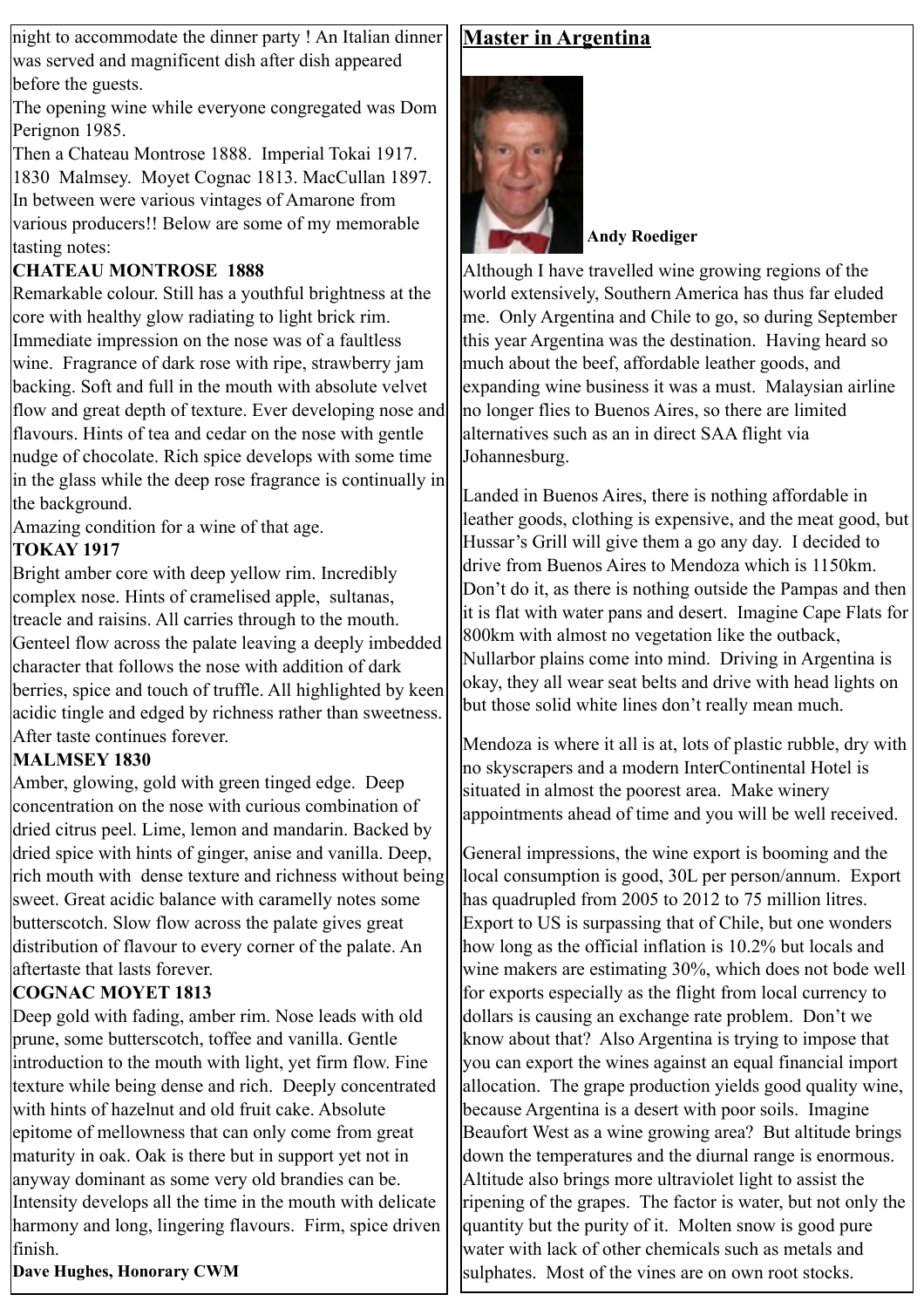

Water is a problem with rainfall being during October to January and being about 200-250mm/annum, and an allocation system exists and one is allowed to water 3 days a week. This can vary dependant on the drought and can be restricted even more severally. This is controlled by a regional person actually opening your valve or locking it. Over and above the allocation system, a bore hole can be sunk but this expensive about  $$30,000 - 40$ 000 for a 180 metre deep system.

With Malbec being king and the taste profile being dark fruits with tannins and good acidity and high anthocyanins. Nicolas Catena isolated four clones of this grape and uses these exclusively in his high altitude vineyards. The clones are: 95, 96, 74, and 75. Most other wineries such as Vistalba, when questioned about clones, have a confused look on their face. All they can say, it is not the same as Cot which is planted in France, as they have tried this. Malbec constitutes about 42% of exports and is four times higher than Cabernet Sauvignon (11%). Other varietals are Chardonnay, Syrah, and Torrontés. Export markets are principally the US (50%), Canada, UK, Brazil, and to a lesser degree Netherlands. The Cabernet is good and pure with very little greenness or methoxy pyrazines. The Chardonnay provides good rich pure fruit, the Syrah (although third largest plantings in the world) is very warm climate. Warm climate, when grown in San Juan? It is desert and water there is scarce. Torrentés makes the most beautiful fragrant Muscat, but again there are three clones, each giving a distinct taste. It remains best from Salta, although grown in Mendoza as well.

Styles of Malbec: The grapes like to hang long and then a bit longer with the highest anthocyanins available. There are three classes of this category, unripe like Achával-Ferrer, ripe like Catena Zapata and overripe like Viňa Cobus 15-16% ABV. The wines are all clinical pure and

often VA can be detected because of this. The winemakers don't worry about VA, a little is good they say.

Achával-Ferrer is or was a joint venture between a Santiago Achával architect and an economist. The latter having sold out his share to the Russians this year. The wines are harvested early and thus have a low alcohol. The top three are single vineyards, Finca (Vineyard) Altamira, Finca Bella Vista, and Finca Mirador. Parker scores are 96-98 and be prepared to spend \$140. Although Peso is the currency, every likes to (but is not allowed to) quote in US dollars. Try duty free and it is only dollars and not cheap at all, in fact more expensive than locally.



Catena Zapata was the highlight of the tour. A private tasting for the two of us with the assistant winemaker Pablo Sánchez (the winemaker was aboard) was arranged and it took a jovial three hours. As all or many large wineries, wines come in different categories. Grapes are harvested, protected with 50ppm sulphur and cold soaked at 5-6oC for a period of 4 days. Fermentation takes 5-6 days with pump overs twice daily. Racking occurs after three months and blending generally after twelve months. Filtration occurs through 5 micron sieves. The most spectacular thing is that vineyard mapping according to soil type is being carried out to understand the flavour profile versus soil. This winery is one of the few that only uses stainless steel and no concrete vats.

Wine tiers:

Catena Alta: 2-4t/ha, 28-31 days maceration and 18 months 80% new wood

Catena Zapata Nicasia vineyard: 1.5-3.5t/ha, 32 days maceration and 18mths new wood

Nicolas Catena Zapata: 65% CS and 35% MB manually destemmed, fermented in 225L French oak with maximum 28oC and 35days maceration. 100% Malolactic followed